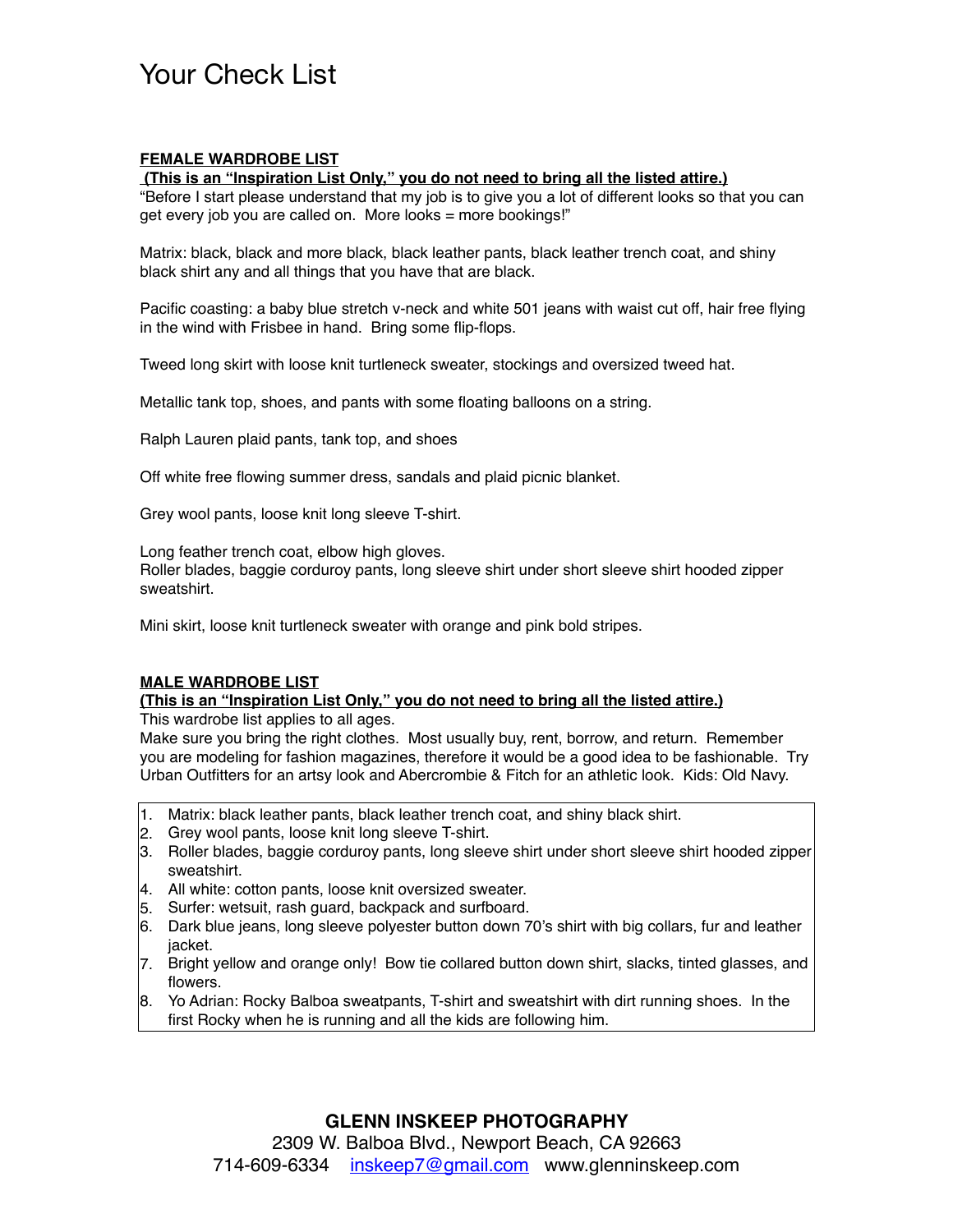|                                                                                                                                                                                                                                                           | Cool caps                                             |
|-----------------------------------------------------------------------------------------------------------------------------------------------------------------------------------------------------------------------------------------------------------|-------------------------------------------------------|
| <b>FEMALE AND MALE</b><br>(This is an "Inspiration List Only," you do<br>not need to bring all the listed attire.)<br>Make sure the talent is wearing something<br>they can change in and out of wardrobe<br>with. Girls in swimsuits and boys in boxers. | <b>Beanies</b>                                        |
|                                                                                                                                                                                                                                                           | Sunglasses                                            |
|                                                                                                                                                                                                                                                           | <b>Hair accessories</b><br><b>Butterfly clips</b>     |
| Pants                                                                                                                                                                                                                                                     | Scarves                                               |
| Dark blue jeans and black jeans                                                                                                                                                                                                                           | <b>Mittens</b>                                        |
| Khakis all colors                                                                                                                                                                                                                                         | 50's stuff                                            |
| Corduroys all colors                                                                                                                                                                                                                                      | Leggings                                              |
| Army pants                                                                                                                                                                                                                                                | Knee high socks with crazy textures and               |
| Workout pants                                                                                                                                                                                                                                             | colors                                                |
| Capris all colors                                                                                                                                                                                                                                         | <b>Fishnets</b>                                       |
| Shirts                                                                                                                                                                                                                                                    | <b>Shoes</b><br>All varieties                         |
| Loose knit turtleneck sweaters all colors                                                                                                                                                                                                                 | <b>Sketchers</b>                                      |
| <b>Oversized sweaters</b>                                                                                                                                                                                                                                 | Combat boots                                          |
| Fitted button down sweaters                                                                                                                                                                                                                               |                                                       |
| Baby T's                                                                                                                                                                                                                                                  | Tall boots                                            |
| Sequin tops                                                                                                                                                                                                                                               | Old beat up converse                                  |
| <b>Fitted Gap T-shirts</b>                                                                                                                                                                                                                                | Dress shoes                                           |
| Dress shirts                                                                                                                                                                                                                                              | Funky shoes                                           |
| <b>Dresses and skirts</b><br>Slip dress                                                                                                                                                                                                                   | Jackets<br>Trench coats, leather, fur, corduroy, etc. |
| Mini skirts all colors                                                                                                                                                                                                                                    | Oversized all different colors                        |
| Leather mini skirts all colors                                                                                                                                                                                                                            | Jean                                                  |
| Favorite skirt and dress                                                                                                                                                                                                                                  | Sweater trench coats                                  |
|                                                                                                                                                                                                                                                           | Velvet                                                |
| <b>Hats and accessories</b><br>Knitted caps                                                                                                                                                                                                               | Your favorite                                         |

Fisherman hats

### **If you've booked a make-up artist with Glenn:**

All models (teens and children) should come with clean hair. Please do not come with hair in a ponytail or styled. Clips and rubber bands leave marks in the hair. Faces should be clean as well.

It takes time to get good photos. Please make sure your child is well fed and rested. We suggest bringing their favorite snacks to keep their energy up. All of these things will help your photo session run smoothly and quickly

## **GLENN INSKEEP PHOTOGRAPHY**

2309 W. Balboa Blvd., Newport Beach, CA 92663 714-609-6334 [inskeep7@gmail.com](mailto:inskeep7@gmail.com) www.glenninskeep.com